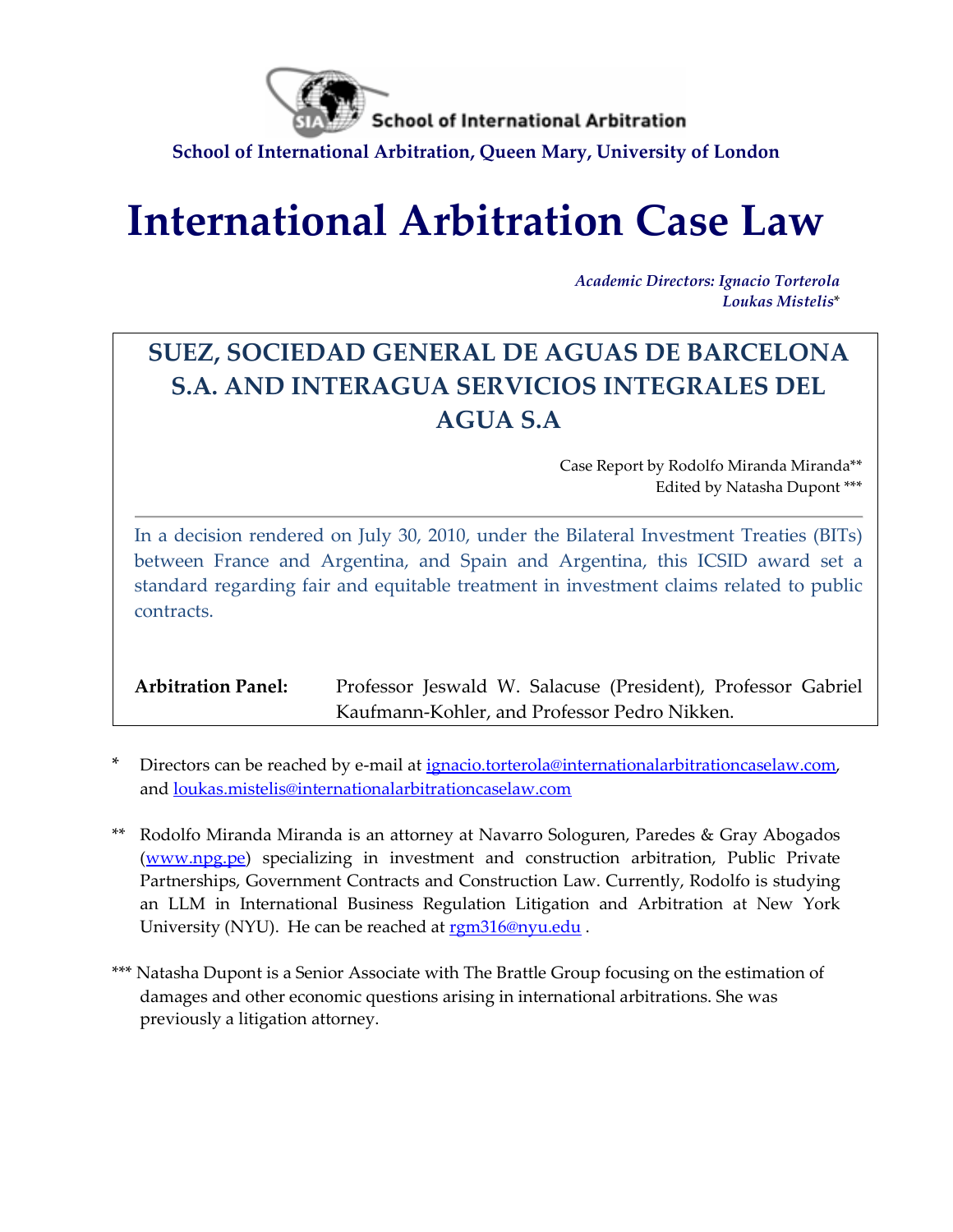#### *Digest*

#### **1.** *Introduction*

*Suez, Sociedad General de Aguas de Barcelona S.A. and InterAgua Servicios Integrales del Agua S.A.*, a ninety seven-page decision rendered in 2010, is an important award related to the Argentine crisis, and its consequences in government contracts and especially in international investment obligations derived from the BITs entered into by Argentina in the nineties. This award is relevant because it addresses the claims originated within the performance of a water concession agreement, as well as some important issues as expropriation, full protection and security and, finally, fair and equitable treatment (FET).

# **2.** *Relevant background and allegations by the Claimants*

In the early nineties, Argentina was aware of the necessity of fostering foreign investment and improving public services, among others, water and sanitation. Therefore, it entered into Bilateral Investment Treaties with different countries. In addition, it enacted federal and sub-national laws and regulations fostering private investment in public services. In that context, Argentina entered into two BITs relevant for this case: one with Spain and another one with France, both in 1991.

Four years later, in 1995, after the issuance of national and sub-national laws fostering private investment in water and sanitation, the Province of Santa Fe (hereinafter Province) and Aguas Provinciales de Santa Fe S.A. (hereinafter APSF) signed a Concession Contract (in which, among other provisions, is set the right of the Concessionaire to tariff adjustment<sup>[1](#page-1-0)</sup> and the duty of collaboration between the Parties) for 30 years<sup>2</sup>. The Claimants are stockholders of APSF. Suez, a French company, submitted its claims under the Argentina-France BIT. On the other hand, InterAgua, a Spanish company, submitted its claims under the Argentina-Spain BIT.

After six years of good relations between Province and APSF and good results<sup>[3](#page-1-2)</sup>, in 2001 came the Argentine crisis. Its economic effects and laws affected the

<span id="page-1-0"></span><sup>1</sup> p. 32

<span id="page-1-1"></span><sup>2</sup> Before the concession contract, Province itself (by Dirección Provincial de Obras Sanitarias) operated the water services, p. 9-11.

<span id="page-1-2"></span><sup>3</sup> p. 12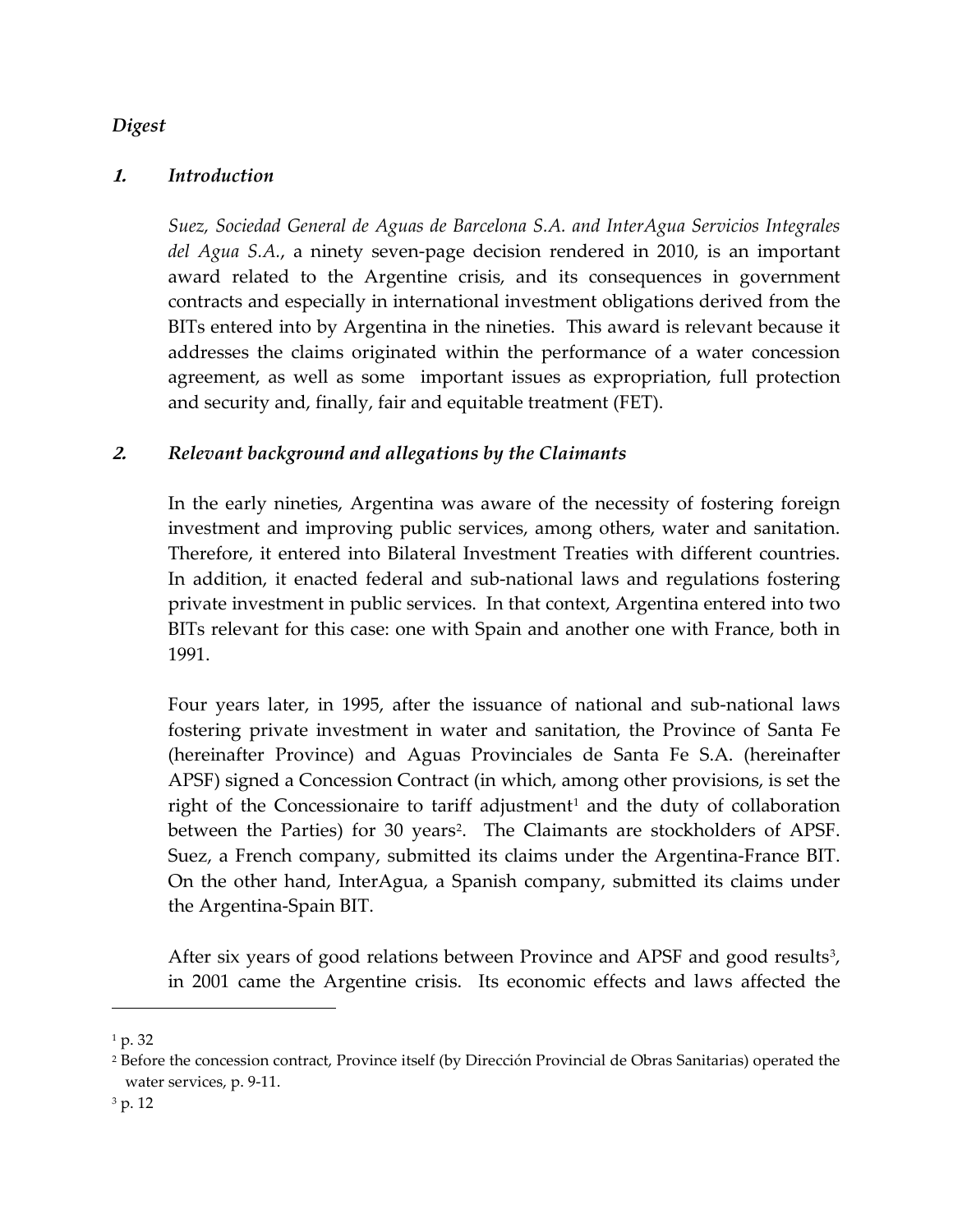concession. The Argentinean Government enacted laws forbidding indexation in concession contracts, putting aside the tight relationship between Argentinean Peso and US Dollar, and prohibiting concessionaires from suspending services. Moreover, other economic measures were taken that had a negative impact on the concession and the concessionaire itself.

APSF sought relief from Province by raising tariffs and diminishing APSF's investment obligations; in a nutshell, APSF sought renegotiation to recover the equilibrium after the measures taken by the Government. Province rejected APSF's requests, did not adjust tariffs, and was eager to request exact fulfillment of the investment plan. The Governor expressed his approval to renationalize the water services<sup>4</sup>. APSF tried to terminate the concession and finally, in 2006, Province terminated the Concession Agreement and drew performance bonds delivered by ASPF.

In the meantime, specifically in April 2003, Suez and InterAgua (owners of APSF) submitted a claim against Argentina before ICSID, based on the breach of the Argentina-France and Argentina-Spain BITs, stating namely (a) the lack of cooperation on the part of Province, (b) Province's refusal to increase tariffs and (c) Province's decision to terminate the Concession Agreement and to draw APSF's performance bonds.

According to the Claimants, said facts constituted a breach of both BITs on the part of Argentina, highlighting Argentina's (w) responsibility for direct or indirect expropriation, (x) responsibility for failure to provide protection and security and (y) failure to provide fair and equitable treatment (FET). On the other hand (z), Argentina contested the claims and raised the argument of defense of necessity<sup>[5](#page-2-1)</sup>. Below is a summary of what the Tribunal stated on these issues.

#### **3.** *Important procedural issues*

Regarding procedural issues, it is worth mentioning that this case was joined with other cases of water concessions<sup>6</sup>. The award discussed herein is the award of the merits because the Tribunal decided to postpone the award of damages<sup>[7](#page-2-3)</sup>.

Ĩ.

<span id="page-2-3"></span><sup>7</sup> p. 92

<span id="page-2-0"></span><sup>4</sup> p. 17

<span id="page-2-1"></span><sup>5</sup> p. 38

<span id="page-2-2"></span><sup>6</sup> p. 3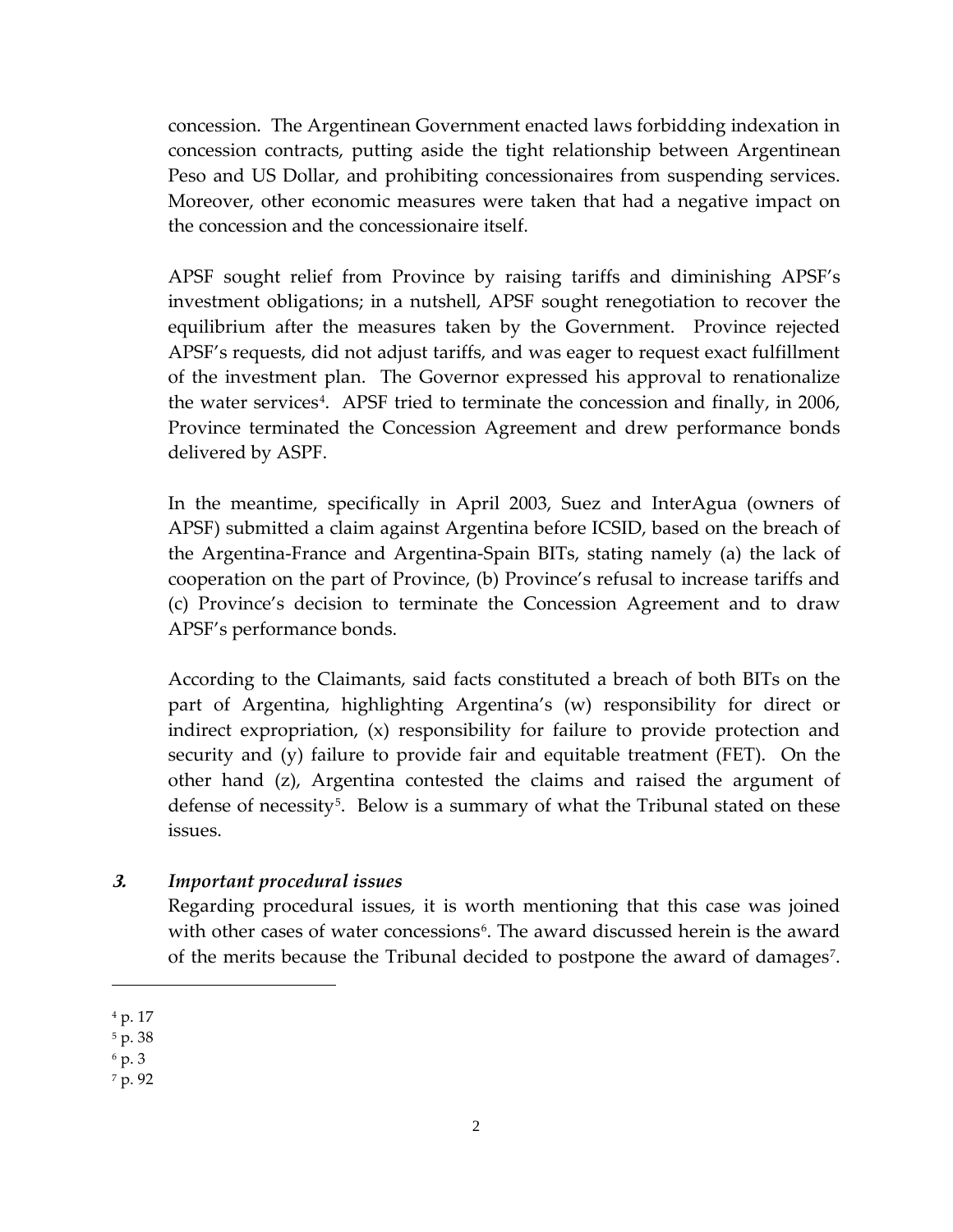The Tribunal declared that it only had jurisdiction to hear the treaty claims, not the contract claims<sup>[8](#page-3-0)</sup>.

# **4.** *Analysis*

# **4.1. Responsibility for direct or indirect expropriation**

The Claimants said that BITs protect investors, granting them the right to receive compensation in the event of direct and indirect expropriation. Direct expropriation occurs when states take property directly from investors, while indirect expropriation occurs when "*host states invoke their legislative and regulatory powers to enact measures that reduce the benefits investors derive from their investments but without changing or cancelling investor's legal title to their assets or diminishing their control over them*"[9](#page-3-1).

In this respect, the Claimants said that, as shareholders of ASPF, they had an indirect interest in the Concession and this constitutes an investment. They claimed that Province's failure (for which Argentina had to answer internationally because States are to answer for the acts or omissions of their subnational entities) to adjust tariffs and to cooperate, and, finally, its decision to finally terminate the Concession Agreements deprived the Claimants' investments.

The Tribunal said that, the negative impact of the actions by Province notwithstanding, the Claimants maintained control of their investment and were not excluded from its management. Also, the Tribunal added that the Claimants always maintained the property and control of APSF, and that the measures enacted by the government diminishing investment value did not constitute  $expropriation<sup>10</sup>$  $expropriation<sup>10</sup>$  $expropriation<sup>10</sup>$ .

On the other hand, the Tribunal declared that Province's failure to adjust tariffs did not constitute a substantial deprivation of the investment<sup>11</sup>.

Ĩ.

<span id="page-3-3"></span> $11 p. 47$ 

<span id="page-3-0"></span><sup>8</sup> p. 19

<span id="page-3-1"></span> $9$  p. 40

<span id="page-3-2"></span><sup>10</sup> p. 43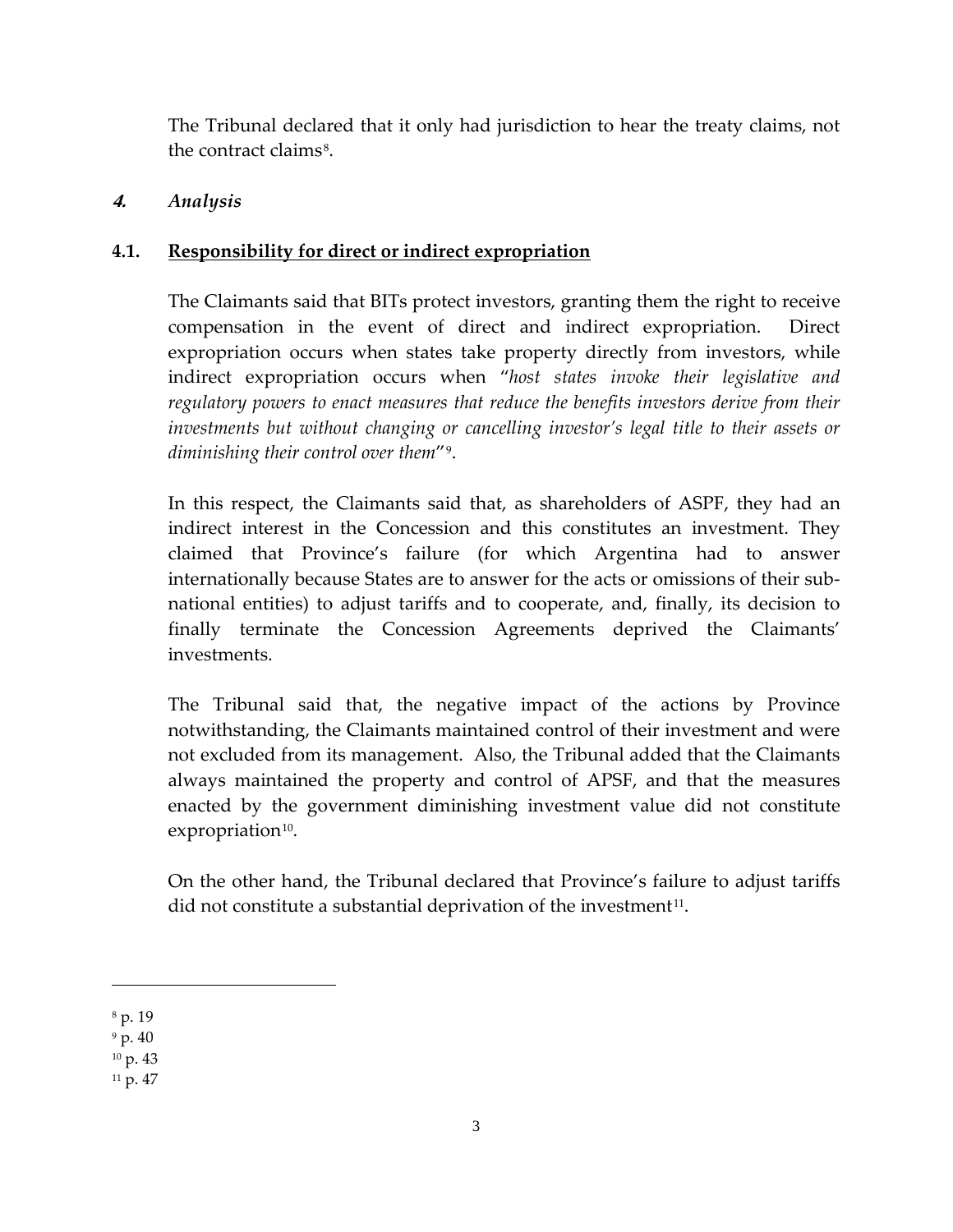Regarding the unfair termination claimed as expropriation, the Tribunal held that the Claimants did not have any rights over the physical water assets. Nevertheless, there are some cases where tribunals have held that contract termination is deemed as expropriation<sup>[12](#page-4-0)</sup>. In this case, Province was part of the contract and terminated it according to its own terms (though that same fact can constitute a breach of an international treaty)<sup>13</sup>.

Regarding the national measures taken to face the crisis in Argentina, the Tribunal considered that general measures do not constitute expropriation when they are accepted as "*within the police power of States*"[14](#page-4-2).

Therefore, the Tribunal declared that said measures did not constitute expropriation against the Claimants' investments.

# **4.2. Responsibility for failure to provide protection and security**

The Claimants argued that the obligation to provide full protection referred to physical and legal protection. Argentina rejected this argument and claimed that the obligation of providing full protection referred to protecting the investment in a physical manner<sup>[15](#page-4-3)</sup>.

Even though the Tribunal recognized that other tribunals have provided broader protection (not only physical)<sup>[16](#page-4-4)</sup> in this regard, it was utterly convinced of the traditional concept of full protection: the duty of a State to protect investments against physical threats. This was not the case because at no time were APSF or its owners victims of physical attacks.

Regarding the interrelation between full protection and security and FET, the Tribunal held that the latter includes the former, so a violation of the duty of protection is a violation of FET, but not vice versa. Thus, "*stability of the business environment and legal security are more characteristic of the standard of fair and* 

Ĩ.

<span id="page-4-4"></span><sup>16</sup> p. 57

<span id="page-4-0"></span><sup>12</sup> p. 49

<span id="page-4-1"></span><sup>13</sup> p. 51

<span id="page-4-2"></span><sup>14</sup> p. 45

<span id="page-4-3"></span><sup>15</sup> p. 55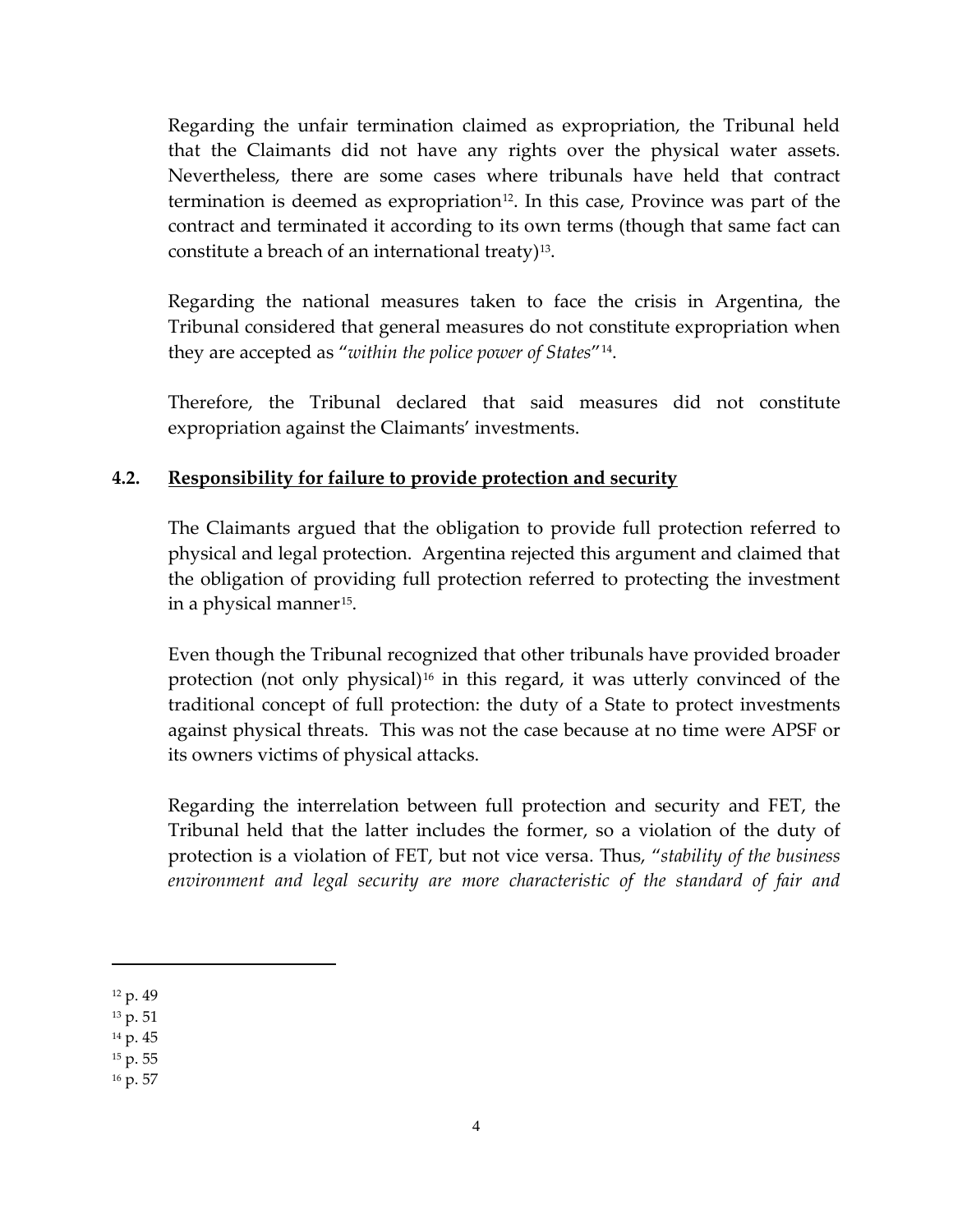*equitable treatment, while the full protection and security standard primarily seeks to protect investment from physical harm*." [17](#page-5-0)

As a result, the Tribunal considered that Argentina had not violated its obligation of protecting and giving security to investments.

### **4.3. Failure to provide fair and equitable treatment**

The first issue addressed by the Tribunal was the level of protection of FET, because the Argentina- France BIT referred to "*the principles of international law.*" Then Argentina argued that FET is limited "*to the international minimum standard, and that such limitation is also implicit in the Argentina-Spain BIT"[18](#page-5-1)*.

However, the Tribunal rejected this argument because the reference is to principles of international law, not to the "*minimum standard under customary international law*". Thus, according to the ordinary meaning interpretation stated in Article 31(1) of the Vienna Convention, FET is not limited to the international minimum standard; rather, it is to be interpreted using all relevant sources of international law[19](#page-5-2).

Argentina contended that it had breached the FET obligation because the country was undergoing a crisis and it was the duty of the State to adopt measures to face it. It also claimed that the concession had stopped being profitable for the Claimants even before the crisis $^{20}$  $^{20}$  $^{20}$ .

Regarding the concept of FET, the Tribunal said that "*arbitral tribunals have increasingly taken into account the legitimate expectations that a host country has created in the investor and the extent to which conduct by the host government subsequent to the investment has frustrated those expectations*."[21](#page-5-4)

<span id="page-5-0"></span><sup>17</sup> p. 59

<span id="page-5-1"></span><sup>18</sup> p. 63

<span id="page-5-2"></span><sup>19</sup> p. 64

<span id="page-5-3"></span><sup>20</sup> P. 69 -70

<span id="page-5-4"></span><sup>21</sup> p. 74. In supporting its definition, Tribunal cited *Saluka* and *Bayindir vs. Pakistan*.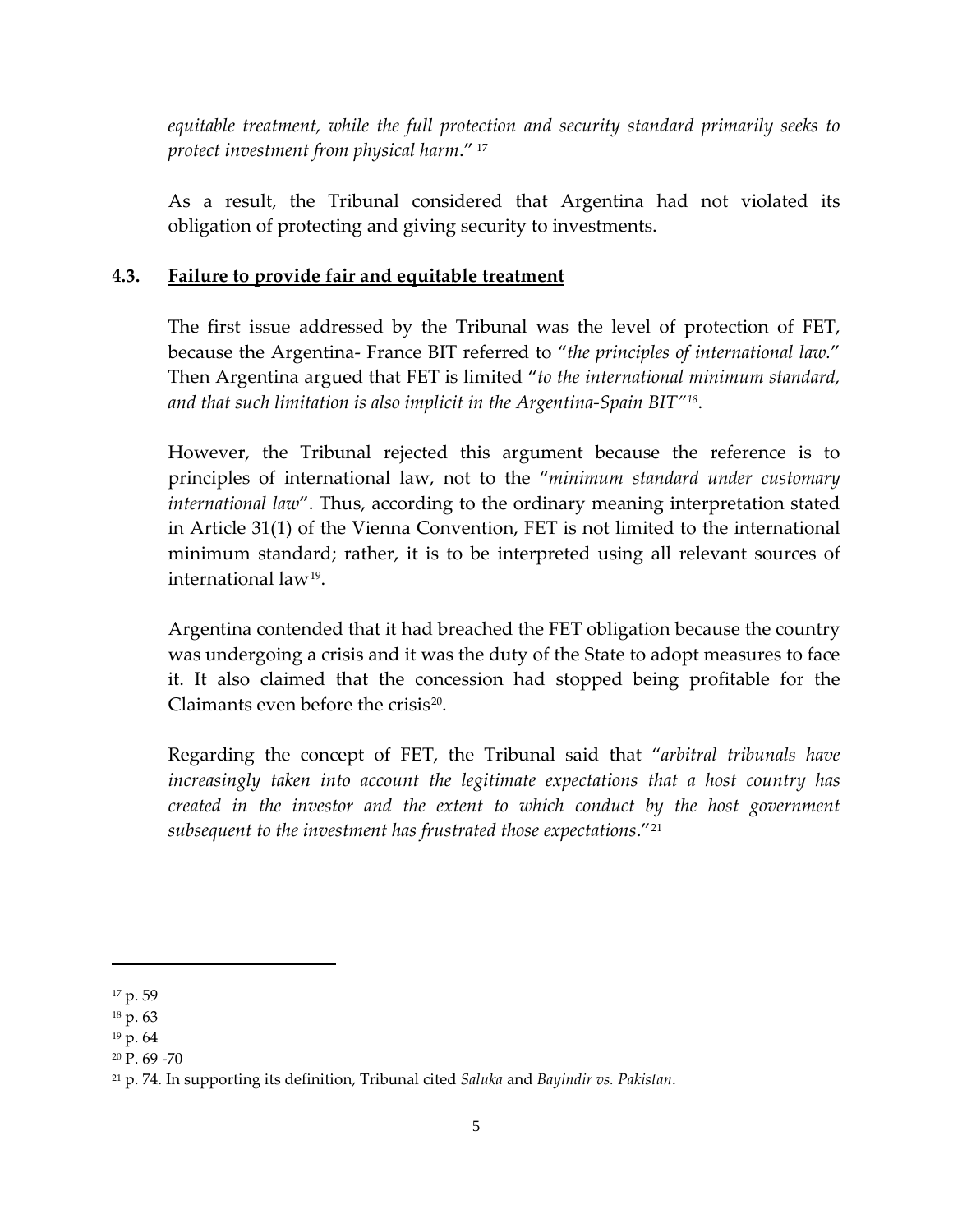Regarding expectations, the Tribunal considered that Argentine laws, treaties and Province's legal framework for the concession created legitimate expectations in the Claimants<sup>22</sup>.

Even though the Tribunal rejected the aforementioned claims, it granted this claim, declaring that Province's acts and omissions in prejudice of APSF did constitute a breach of fair and equitable treatment (FET) on the part of Argentina against the Claimants.

Thus, the Tribunal considered that Province performed the following wrongful actions<sup>23</sup>:

- Not cooperating with APSF to solve problems together.
- Not raising the tariffs as it was obliged to by the Concession Contract.
- Even worse, it raised tariffs in 129% in favor of the electricity company (operated by the State), but not in favor of the water services (operated by APSF)
- Severely limited renegotiation against APSF.
- Insisting on requesting APSF to fulfill its investment plan, despite its lack of resources.
- Preventing APSF from collecting infrastructure charges from new customers (as it was established in the Concession Contract), but not providing funds (cross subsidies) to finance service expansion.
- Terminating the Concession Contract, collecting performance bonds and not paying APSF´s unamortized investments.

Those actions "*frustrated the legitimate expectations of the Claimants*" and, hence, constitute a breach of FET<sup>24</sup>.

#### **4.4. Argentina's argument of defense of necessity**

Argentina referred to article 25 of the International Law Commission Articles of Responsibility by which States can invoke necessity as an exception to fulfill their international obligations if **(i)** the measure was the only way to safeguard an essential interest, **(ii)** does not seriously impair an essential interest of other

<span id="page-6-0"></span><sup>22</sup> p. 76

<span id="page-6-1"></span><sup>23</sup> p. 78-83

<span id="page-6-2"></span><sup>24</sup> p. 84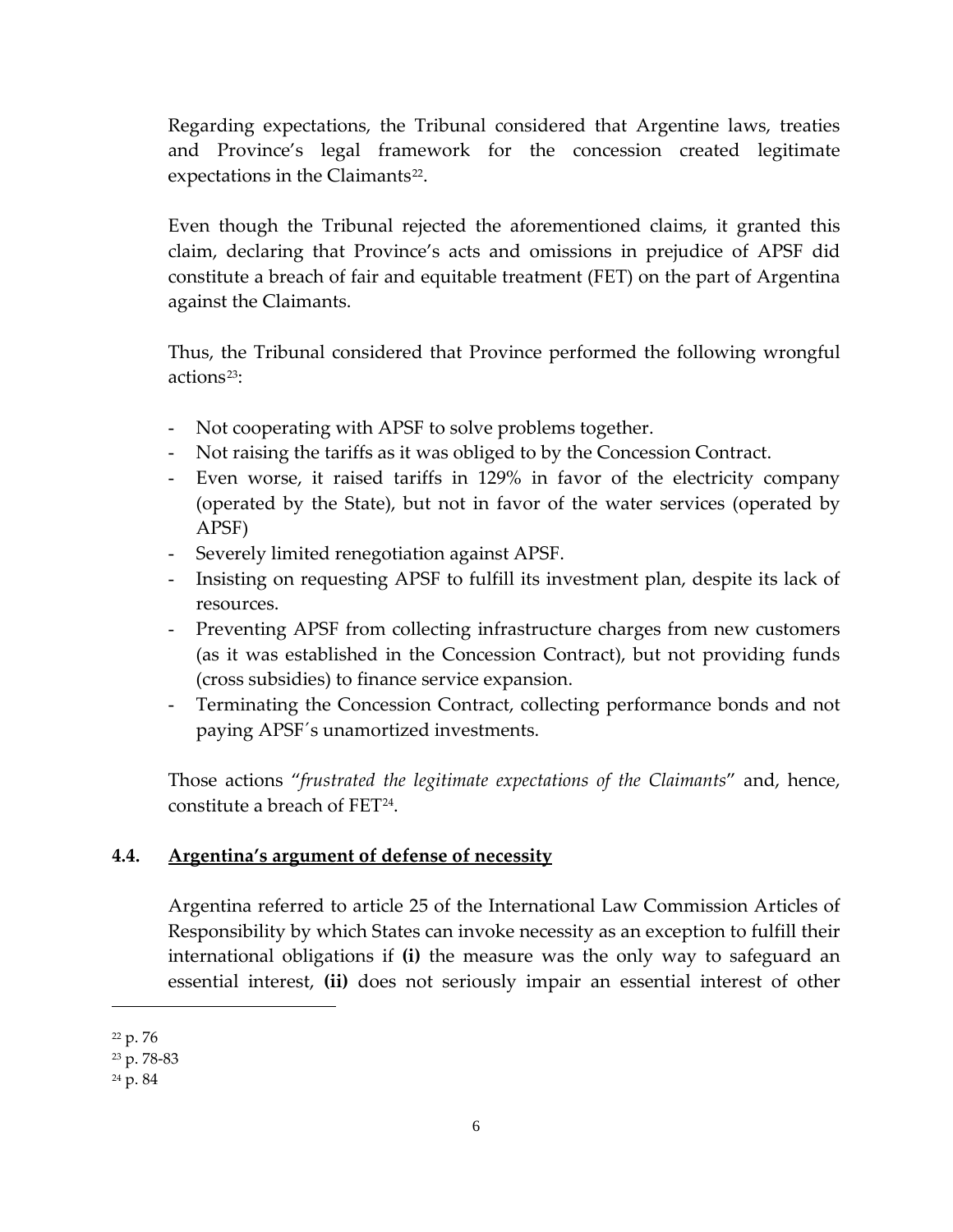States, **(iii)** the international obligation does not exclude the possibility of invoking necessity and **(iv)** the State has not contributed to the situation of necessity[25.](#page-7-0)

Regarding **(i)**, the Tribunal stated that Argentina did not meet this condition because Province had other "*more flexible means*"[26](#page-7-1) for the continuation of the water services.

Regarding **(ii)**, the Tribunal stated that Argentina met this condition because the interests of the Spanish and French investors affected could not be considered as essential for France and Spain.

Regarding **(iii)**, the Tribunal stated that Argentina met this condition because neither BIT referred to necessity, and, therefore, they did not exclude the possibility of its application by the State.

Regarding **(iv)**, the Tribunal said that Argentina did not meet this condition. According to the Tribunal, though there was an international crisis, Argentina's last governments did not handle the economy well (deficient fiscal policy, excessive spending, among others); hence, Argentina had contributed to its own state of necessity<sup>27</sup>.

For the reasons stated above, the Tribunal rejected the argument of defense of necessity set forth by Argentina.

# **5.** *Decision*

- Argentina did not expropriate the Claimants' investments.
- Argentina did not breach the full protection and security duty.
- Argentina failed to provide the Claimants with fair and equitable treatment (FET).
- Argentina's defense of necessity was not valid.
- Deference of the decision of damages (bifurcation).

<span id="page-7-0"></span><sup>25</sup> p. 85

<span id="page-7-1"></span><sup>26</sup> p. 89

<span id="page-7-2"></span><sup>27</sup> p. 90